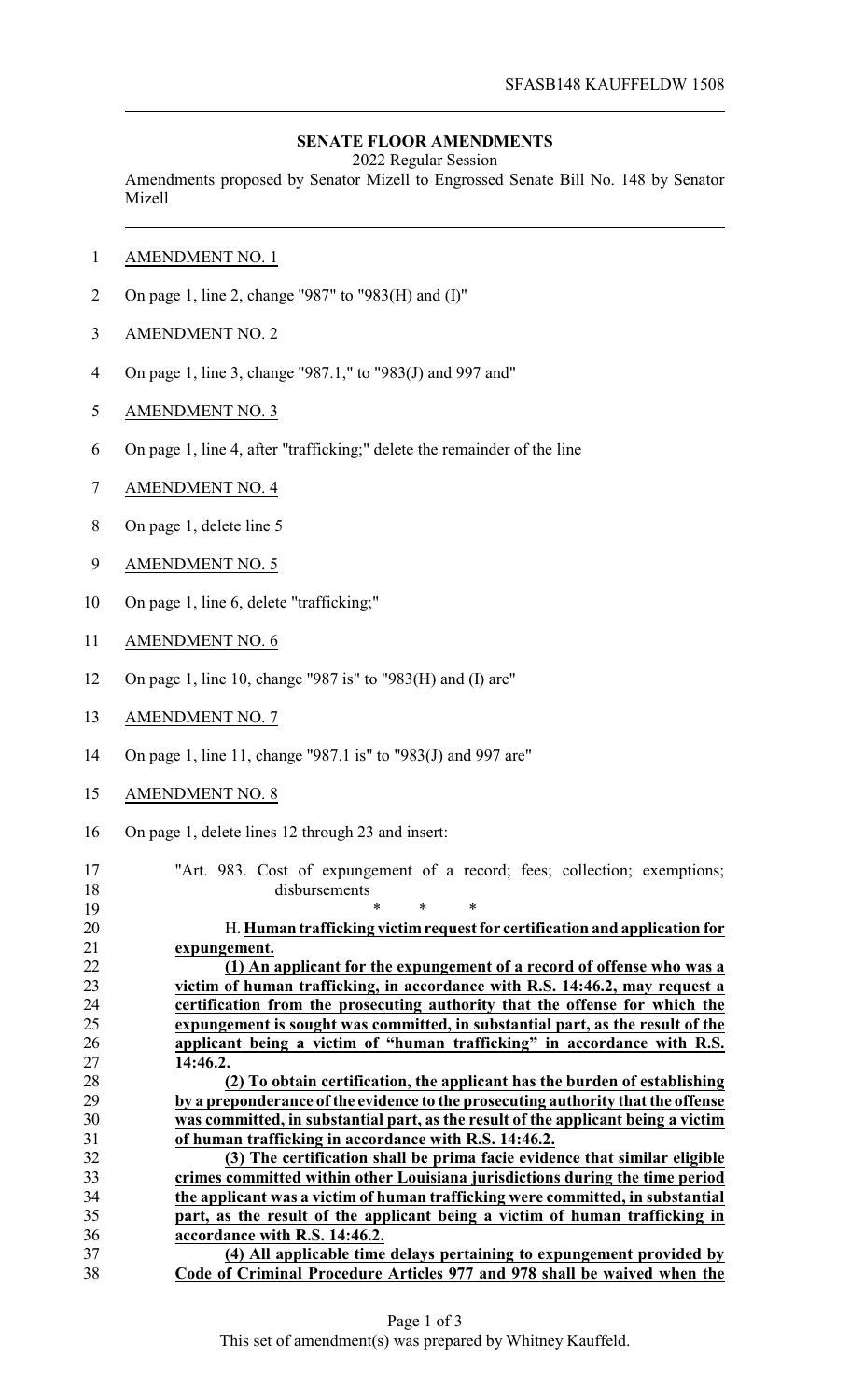SFASB148 KAUFFELDW 1508

|                               | 1719 D 1 TO 1 Y 1 O 1 1 D D D 1 W                                                                                                                                           |  |  |
|-------------------------------|-----------------------------------------------------------------------------------------------------------------------------------------------------------------------------|--|--|
| $\mathbf{1}$                  | certification is presented to the clerk of court with the application for                                                                                                   |  |  |
| $\overline{c}$                | expungement.                                                                                                                                                                |  |  |
| 3<br>$\overline{\mathcal{L}}$ | (5) An applicant for the expungement of a record of offense who was a<br>victim of human trafficking, in accordance with R.S. 14:46.2, shall not be                         |  |  |
| 5                             | required to pay any fees relative to the application for expungement to the clerk                                                                                           |  |  |
| 6                             | of court, the Louisiana Bureau of Criminal Identification and Information, the                                                                                              |  |  |
| $\overline{7}$                | sheriff, the district attorney, or any other agency.                                                                                                                        |  |  |
| 8                             | (6) Utilization of the process outlined within this Subsection shall not                                                                                                    |  |  |
| 9                             | preclude any applicant from seeking additional expungement to which the                                                                                                     |  |  |
| 10                            | applicant may be entitled, in accordance with law.                                                                                                                          |  |  |
| 11                            | (7) The Louisiana District Attorneys Association shall annually submit                                                                                                      |  |  |
| 12                            | a report to the legislature, no later than February first, that includes the                                                                                                |  |  |
| 13                            | number of applications for, denials of, and approvals of the certification                                                                                                  |  |  |
| 14                            | provided for by this Subsection for the prior year.                                                                                                                         |  |  |
| 15                            | <b>I.</b> If an application for an expungement of a record includes two or more                                                                                             |  |  |
| 16                            | offenses arising out of the same arrest, including misdemeanors, felonies, or both,                                                                                         |  |  |
| 17<br>18                      | the applicant shall be required to pay only one fee as provided for by this Article.<br><b>H. J.</b> Notwithstanding any provision of law to the contrary, an applicant for |  |  |
| 19                            | the expungement of a record, other than as provided in Paragraphs F and G of this                                                                                           |  |  |
| 20                            | Article, may proceed in forma pauperis in accordance with the provisions of Code                                                                                            |  |  |
| 21                            | of Civil Procedure Article 5181 et seq.                                                                                                                                     |  |  |
| 22                            | * !!<br>$\ast$<br>*                                                                                                                                                         |  |  |
|                               |                                                                                                                                                                             |  |  |
| 23                            | <b>AMENDMENT NO. 9</b>                                                                                                                                                      |  |  |
| 24                            | Delete pages 2 through 4 in their entirety.                                                                                                                                 |  |  |
| 25                            | <b>AMENDMENT NO. 10</b>                                                                                                                                                     |  |  |
| 26                            | On page 5, delete lines 1 through 5                                                                                                                                         |  |  |
| 27                            | <b>AMENDMENT NO. 11</b>                                                                                                                                                     |  |  |
| 28                            | On page 5, between lines 5 and 6, insert the following:                                                                                                                     |  |  |
| 29                            | "Art. 997. Certification of Human Trafficking Victim Status                                                                                                                 |  |  |
| 30<br>31                      | <b>STATE OF LOUISIANA</b><br><b>JUDICIAL DISTRICT FOR THE PARISH OF</b>                                                                                                     |  |  |
|                               |                                                                                                                                                                             |  |  |
| 32                            | <b>NO.:</b><br><b>DIVISION:</b>                                                                                                                                             |  |  |
| 33                            | <b>STATE OF LOUISIANA</b>                                                                                                                                                   |  |  |
| 34                            | <u>vs.</u>                                                                                                                                                                  |  |  |
| 35                            |                                                                                                                                                                             |  |  |
| 36                            |                                                                                                                                                                             |  |  |
|                               | <b>CERTIFICATION OF HUMAN TRAFFICKING VICTIM STATUS</b>                                                                                                                     |  |  |
| 37                            | In accordance with the provisions of Louisiana Code of Criminal Procedure                                                                                                   |  |  |
| 38                            | Article 983, the Office of the District Attorney has reviewed and determined that one,                                                                                      |  |  |
|                               |                                                                                                                                                                             |  |  |
| 39                            |                                                                                                                                                                             |  |  |
| 40                            | <b>RACE/GENDER:</b><br>DOB:<br>SSN:                                                                                                                                         |  |  |
| 41<br>42                      | , has established by a preponderance of the<br>evidence proof of status as a victim of human trafficking in accordance with the                                             |  |  |
| 43                            | provisions of R. S. 14:46.2, for the following offense(s), detailed specifically as follows:                                                                                |  |  |
| 44                            | (If more than one offense, each relevant offense must be specifically listed in the                                                                                         |  |  |
| 45                            | following format)                                                                                                                                                           |  |  |
|                               |                                                                                                                                                                             |  |  |
| 46                            | <b>OFFENSE:</b>                                                                                                                                                             |  |  |
| 47                            | <b>DOCKET NO:</b>                                                                                                                                                           |  |  |